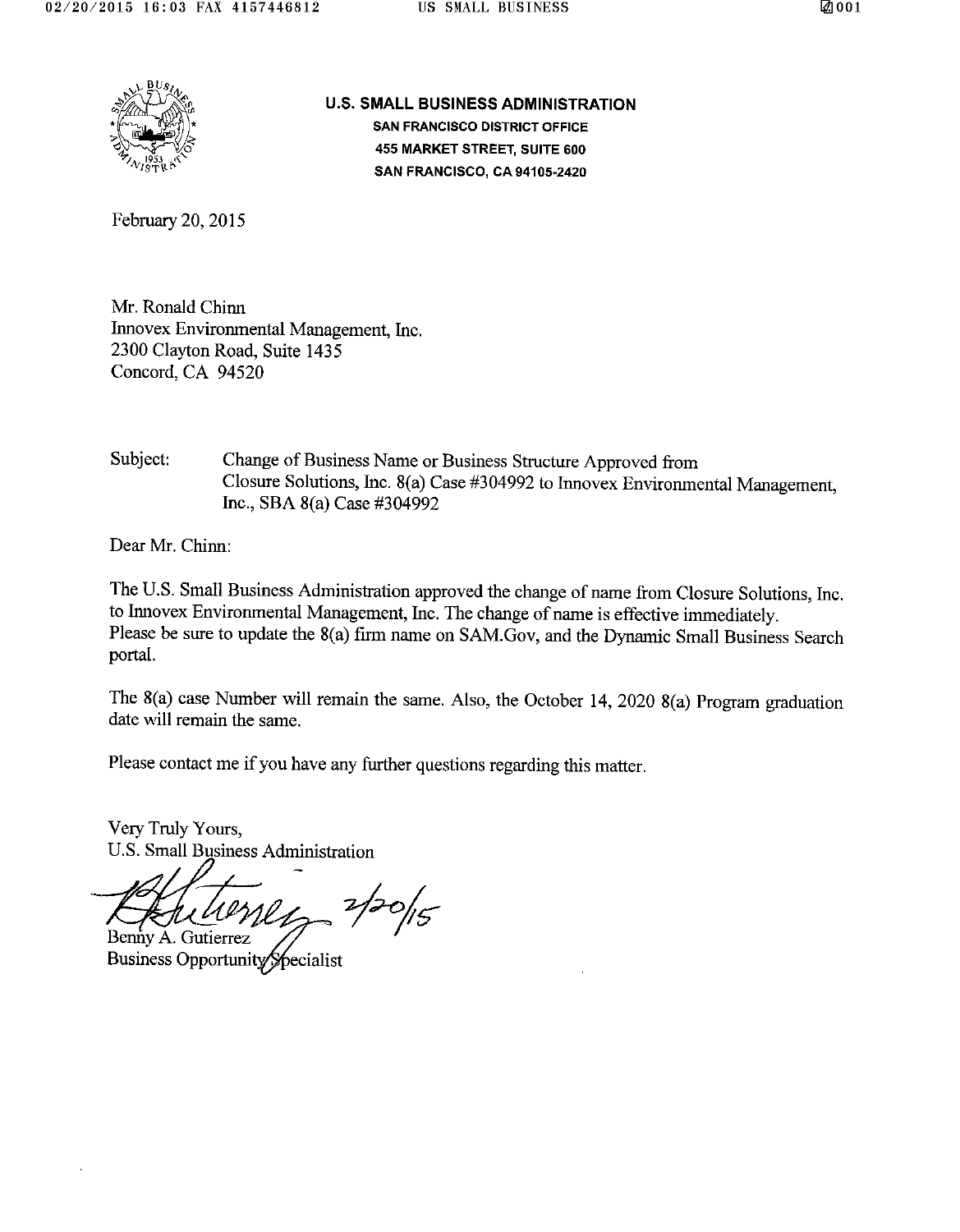

**U.S. SMALL BUSINESS ADMINISTRATION**

WASHINGTON, D.C. 20416

October 14, 2011

Ronald D. Chinn, President Closure Solutions, Inc. 2300 Clayton Road, Suite 1435 Concord, California 94520

Dear Mr. Chinn:

Congratulations! Your firm has been certified as a Participant in the U.S. Small Business Administration's (SBA) 8(a) Business Development Program. Your nine (9) year program term begins on the date of this letter.

During participation in the 8(a) Business Development Program, you will receive business development assistance from an assigned Business Development Specialist in the San Francisco District Office located at 455 Market Street, 6th Floor, San Francisco, California 94105-2420. The phone number is 415/744-6820.

Your firm will become eligible to receive 8(a) Business Development contracts after you submit a business plan using SBA Form 1010C and receive SBA's approval of the plan. We are sending a copy of this certification letter to the SBA San Francisco District Office. That office will send you the business plan form.

SBA requires that the 8(a) participant s President or Chief Executive Officer sign a Participation Agreement to show that he or she understands the conditions of 8(a) program participation. Please read the Agreement carefully, sign and date one copy and return it to the SBA San Francisco District Office at the address shown in the second paragraph above. The second copy is for your records.

Even though your firm s approved North American Industry Classification System (NAICS) Code is 562910, your firm may be awarded contracts under other NAICS Codes, as long as the firm is qualified to perform the required service or task. In this regard, please note that contracts awarded under 8(a) Business Development Program authority generally result from the self-marketing efforts of participating firms. While your firm s acceptance into the 8(a) Business Development Program is not a guarantee of contract support, SBA will make every effort to assist you in your marketing efforts.

I welcome you as an 8(a) Business Development Program participant and wish you every possible success.

Sincerely,

Darryl K. Hairston